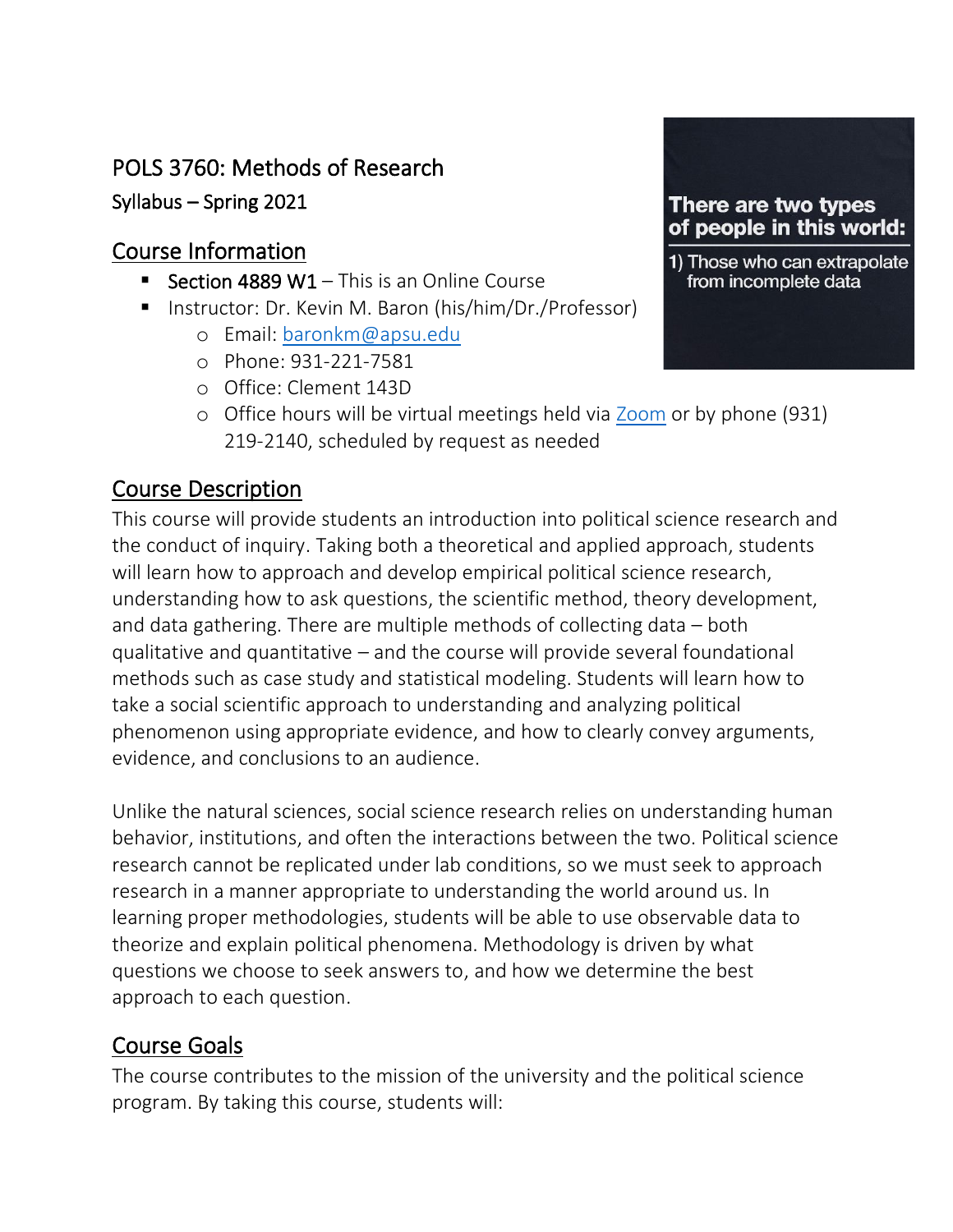- 1. Develop a broad familiarity with the scientific method.
- 2. Develop statistical numeracy to become more discerning consumers of political information.
- 3. Develop a capacity for the critical evaluation of political science research.
- 4. Apply qualitative and quantitative research methods to political science questions.
- 5. Apply observable data to develop theory and hypotheses

### Course Objectives

The objectives of the course (and associated course goals) are as follows:

- Acquire an awareness of the diversity of research methodologies common in political science along with their characteristic strengths and weaknesses (1- 5)
- Develop an ability to make relevant conceptual distinctions and develop typologies. (1-5)
- Develop the capacity to analyze and dissect theories down to their premises, assumptions, and logical structure. (1 & 3-5)
- Develop an appreciation for the different types of explanations for political phenomena. (1-5)
- Develop a familiarity with basic ethical issues in social science research. (1 & 3-4)
- Develop the ability to design and write an original quantitative or qualitative research project. (1-5)

#### Course Requirements

#### Textbooks:

- Required: Christopher Howard, *Thinking Like a Political Scientist* (The University of Chicago Press, 2017). ISBN: 978-0-226-32754-9
- Required: Neil J. Salkind and Bruce B. Frey, Statistics for People Who (think they) Hate Statistics, 7<sup>th</sup> ed. (Sage Publications, 2020) ISBN: 9781544381855

Other Resources – Any additional readings and online resources beyond the textbooks that will be shown in the Course Schedule section below. Ideally this course would teach you how to use SPSS – a statistical software package, that should be available on APSU networked computers on campus. Due to concerns, issues, and lack of class time from COVID-19, this course will focus on understanding statistical theory and interpretation of data. SPSS sells a student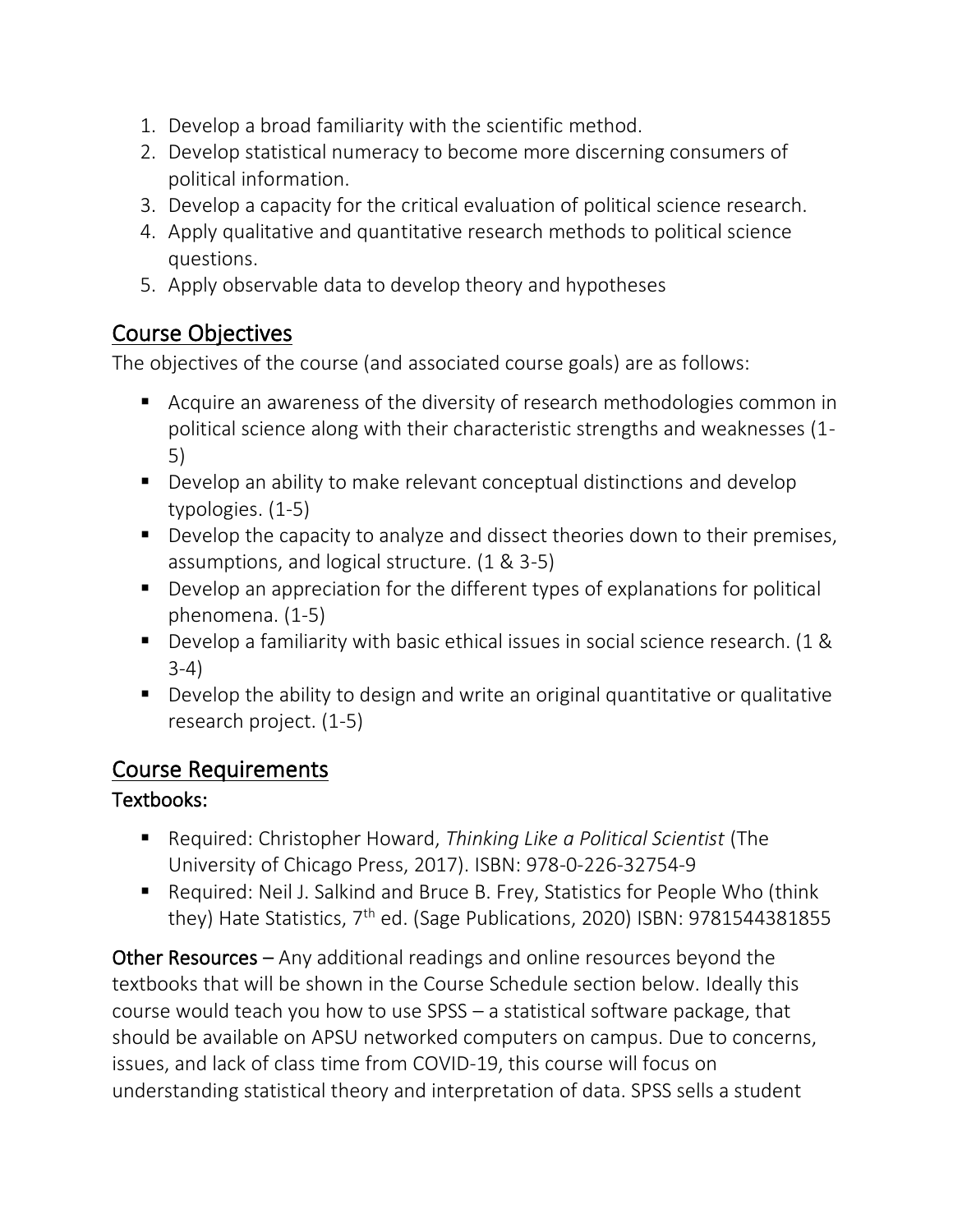version and the Salkind and Frey book provides exercises using this, but it is not mandatory that you purchase or do this – merely optional. Statistical data can come from multiple resources, however, a few easy to access databases include:

- [The Cooperative Congressional Election Study \(CCES\)](https://cces.gov.harvard.edu/pages/welcome-cooperative-congressional-election-study)
- [American National Elections Studies \(ANES\)](https://electionstudies.org/data-center/)
- [The General Social Survey \(GSS\)](http://gss.norc.org/)
- [Vote View \(DW-NOMINATE Scores data on partisanship\)](https://voteview.com/data)

Assignments and Grades – There will be a mixture of assignments focused on discussion posts, response papers, Research Design Papers, and homework. See Appendix A and B at the end of the syllabus for more details on the assignments and grading.

Points will be assigned based on the following:

- Discussion Posts: 100 points each (20%)
- Research Design Papers: 100 points each (40%)
- Response Papers: 100 points each (25%)
- Homework: 100 points each (15%)
- Attendance and Participation: 0 Points you are not rewarded for doing what you should be doing. Be an active learner, no one else will do it for you.

Grades will be assigned based on the following scale:

| $100 - 90\% = A$ | $79 - 70\% = C$ | 59% and Below = $F$ |
|------------------|-----------------|---------------------|
| 89 – 80% = B     | $69 - 60\% = D$ |                     |

Class Philosophy **–** Learning is an active and interactive process. This is an Online Course, which means you will be expected to be motivated on your own, do the work as listed within D2L on the course schedule, complete readings and assignments, and reach out to me to ask questions or seek clarification on topics and issues. This course is asynchronous, which means we do not meet virtually or host online discussions. All material and assignments are posted to allow you to go through the work on your time and at your pace each week, relatively speaking. You must be an ACTIVE LEARNER, no one will do this for you. You must take an active role in your education, especially for an online course. Ask questions, support opinions and reasoned arguments with fact, and remember – it is fine to challenge someone's ideas, but not the person, respect for each other is essential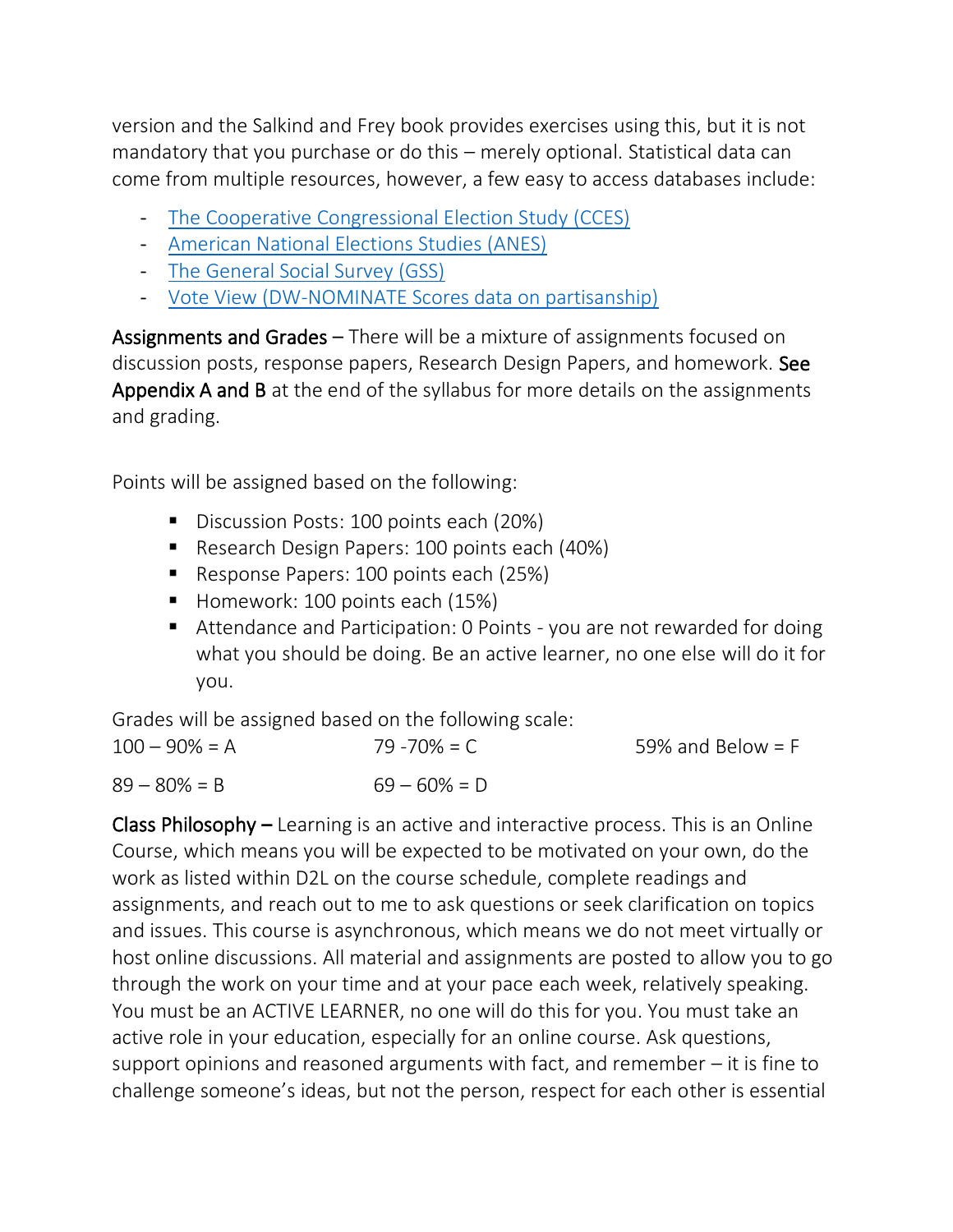for civil discourse. If you email me a picture of your favorite animal, I will give you five bonus points on one assignment or paper.

Note for Spring 2020: Due to the ongoing health pandemic caused by COVID-19, I want to forewarn you that it is possible for changes to occur. As this course is fully online, any issues on campus should not disrupt too much, although access to resources and internet can be problematic. You will be notified directly by me about any changes to the course. Second, if you run into issues, problems related to the course, technology, or with your personal health, please let me know so arrangements can be made. I am always willing to work with you to ensure your success in the class, but you must keep me informed of your situation so we can work out a plan.

#### COVID-19 Statement and Guidelines

Austin Peay State University is concerned for the health and well-being of the entire community. The nature of COVID-19 is such that each of our individual actions affects not only our personal well-being but also those of every other person with whom we interact or share a space. Given the possibility of changes to CDC guidelines or those of local or state officials, students and faculty alike will need to be adaptable and flexible as events may occur that necessitate a change in the course schedule or mode of delivery. To minimize the disruption that might occur if a student falls ill or is unable to attend classes for some other legitimate reason, class materials must be made available electronically to students unless the nature of the coursework makes this impossible.

To enhance the health and safety of the APSU community, it is expected that every member of this course acknowledges the following university guidelines:

Masks and face coverings: All students are expected to wear masks or face coverings and maintain physical distancing in all university buildings. Both are necessary classroom requirements that will help keep our community safe.

1. All students and instructors must arrive to class wearing a mask or face covering over their mouth and nose. If a student does not have a mask or face covering, the student must pick up a disposable mask (available throughout campus – in classrooms and in administrative academic department offices) before joining the class session.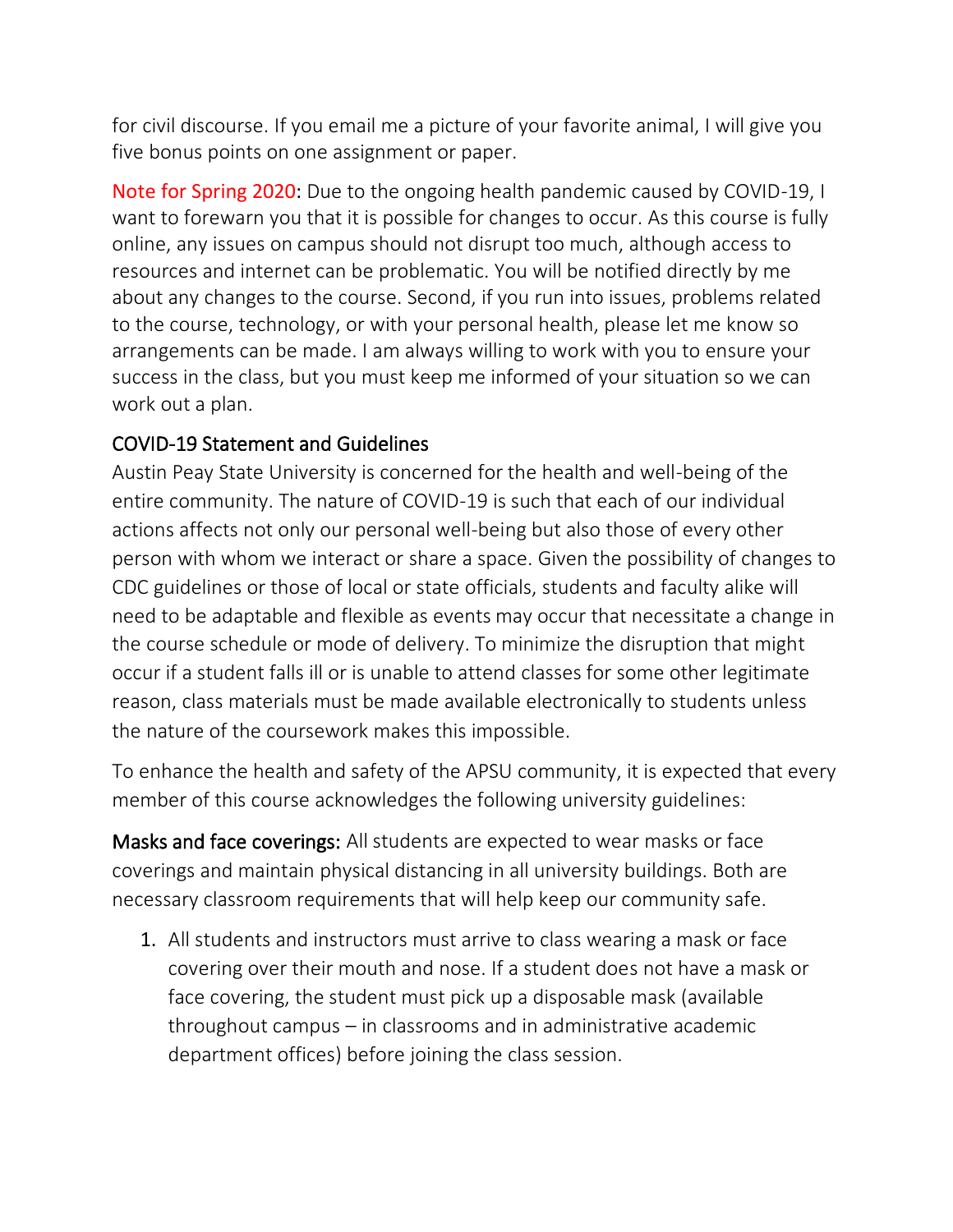- 2. If a student habitually arrives to class without wearing a mask or face covering, the student may be advised that they can only attend an online section of the course, if such an option is available, for the remainder of the semester. If the course is not available online, the student will be informed that the in-person course is the only option and they will be given one more opportunity to return to class and wear a mask or face covering. The instructor will file a report with the Dean of Students in the Office of Student Affairs. The student may face sanctions up to and including the student being administratively withdrawn from the course and not receive a refund of tuition or fees.
- 3. If a student refuses to put on a mask or face covering in a class, after being instructed to do so, the instructor will request that the student leave the class. The instructor will file a report with the Dean of Students in the Office of Student Affairs. The student will face sanctions up to and including the student being administratively withdrawn from the course and not receive a refund of tuition or fees. If a student refuses to leave the classroom upon request from an instructor, campus police will be called to escort the student from the classroom. In this case, the student will again be referred to the Dean of Students in the Office of Student Affairs. If this situation occurs, the faculty member may take a break or dismiss the class for that day at their discretion. (Questions regarding Failure to Comply Code of Student Conduct violations should be directed to the Dean of Students, 931- 221-7323).
- 4. If a student has a medical condition that inhibits the student's ability to wear a mask or face covering, the student must contact Disability Services to receive an accommodation (931-221-6230). If a student seeks an exception to the mask requirement, the faculty member and advisor should work with the student to seek an online section of the course. If an online section is not available, or the student does not wish to enroll in the online course, the faculty member will provide instruction to the student remotely, using available lecture capture and other appropriate technology.

Student Absences: Students unable to attend class due to COVID-19 policy or another serious illness, will: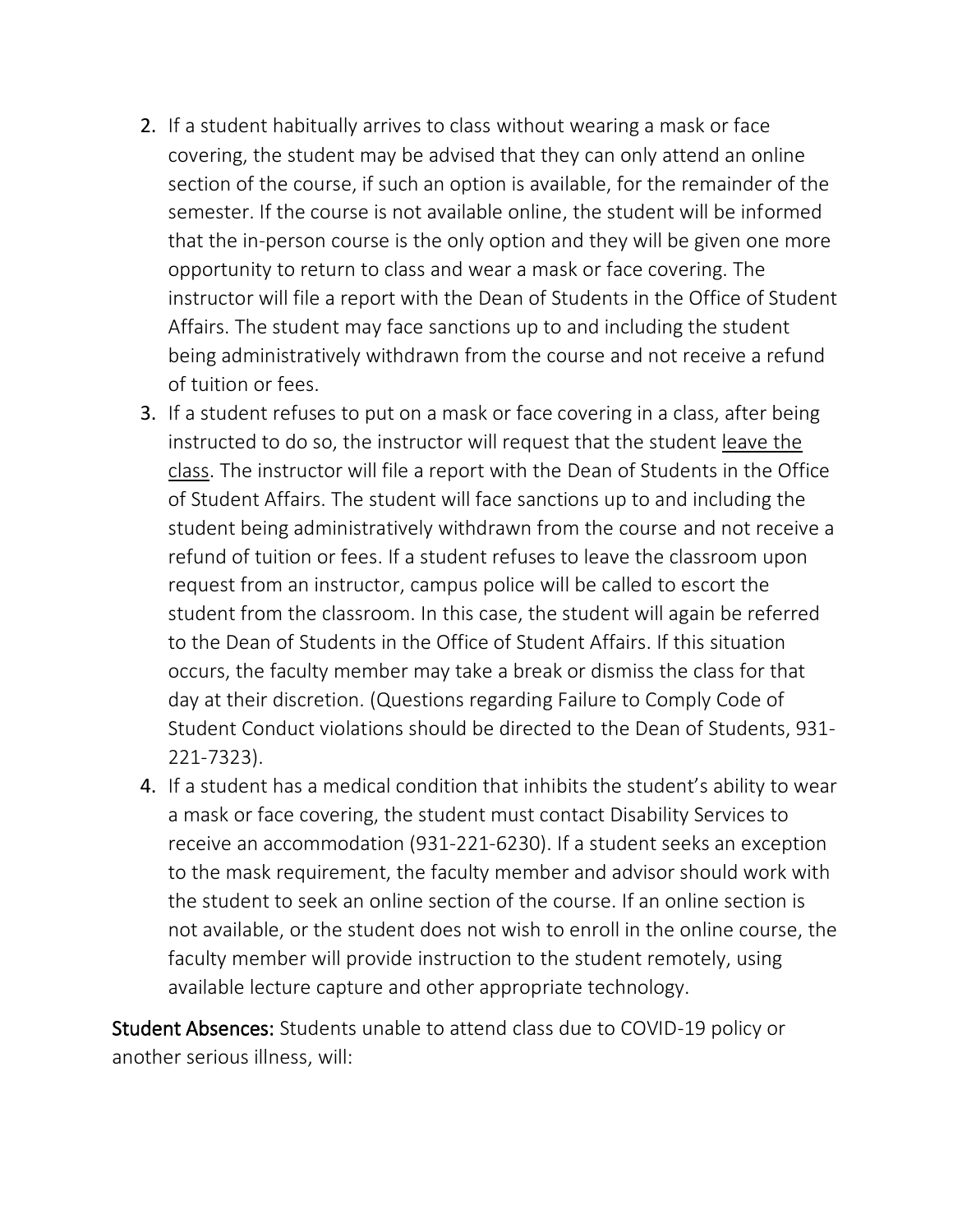- 1. Notify their instructor and follow campus guidelines regarding a safe return to campus;
- 2. Not be penalized for class absences assuming they make up missed assignments in a timely fashion, in consultation with (and at the discretion of) the instructor; and
- 3. Be provided reasonable accommodations to access all course materials and will be given the opportunity to complete missed assignments online as is practicable.

Student Illness: If a student tests positive for COVID-19 or is experiencing any COVID-19 symptoms (fever or chills, shortness of breath or difficulty breathing, cough, muscle pain, sore throat, headache, fatigue, new loss of taste or smell, congestion or runny notes, nausea or vomiting, diarrhea), remain at home, please [complete the COVID 19 reporting form,](https://cm.maxient.com/reportingform.php?AustinPeayStateUniv&layout_id=19) and seek medical assistance or COVID-19 testing if instructed to do so. Students may reach out to Boyd Health Services for guidance. The student should not return to class (or campus activities) until the student has been released by Boyd Health Services. Boyd Health Services will provide guidance during the quarantine/isolation period and a representative from the Office of the Dean of Students will contact the student to provide additional information.

Student Complaints and Appeals Procedures - Discuss your concerns with your faculty member or contact the department chair if you need assistance in resolving an issue. APSU has a variety of policies and procedures for students to file a complaint, appeal, or grievance. [Please visit this webpage for more information.](https://www.apsu.edu/student-affairs/dean-of-students/student-appeals-and-complaint-procedures/)

Academic and Classroom Misconduct - Students are always expected to conduct themselves appropriately. Academic and classroom misconduct will not be tolerated. Students must read the "Code of Student Conduct" in the new Student Handbook for an understanding of what will be expected of them within the academic setting. Policy 3:035 will be followed in reporting any suspected cases of academic misconduct.

**Disability Policy** – At any time during the semester a student who has a disability which may affect their academic performance is encouraged to make an appointment with me to discuss this matter, and/or should contact Disability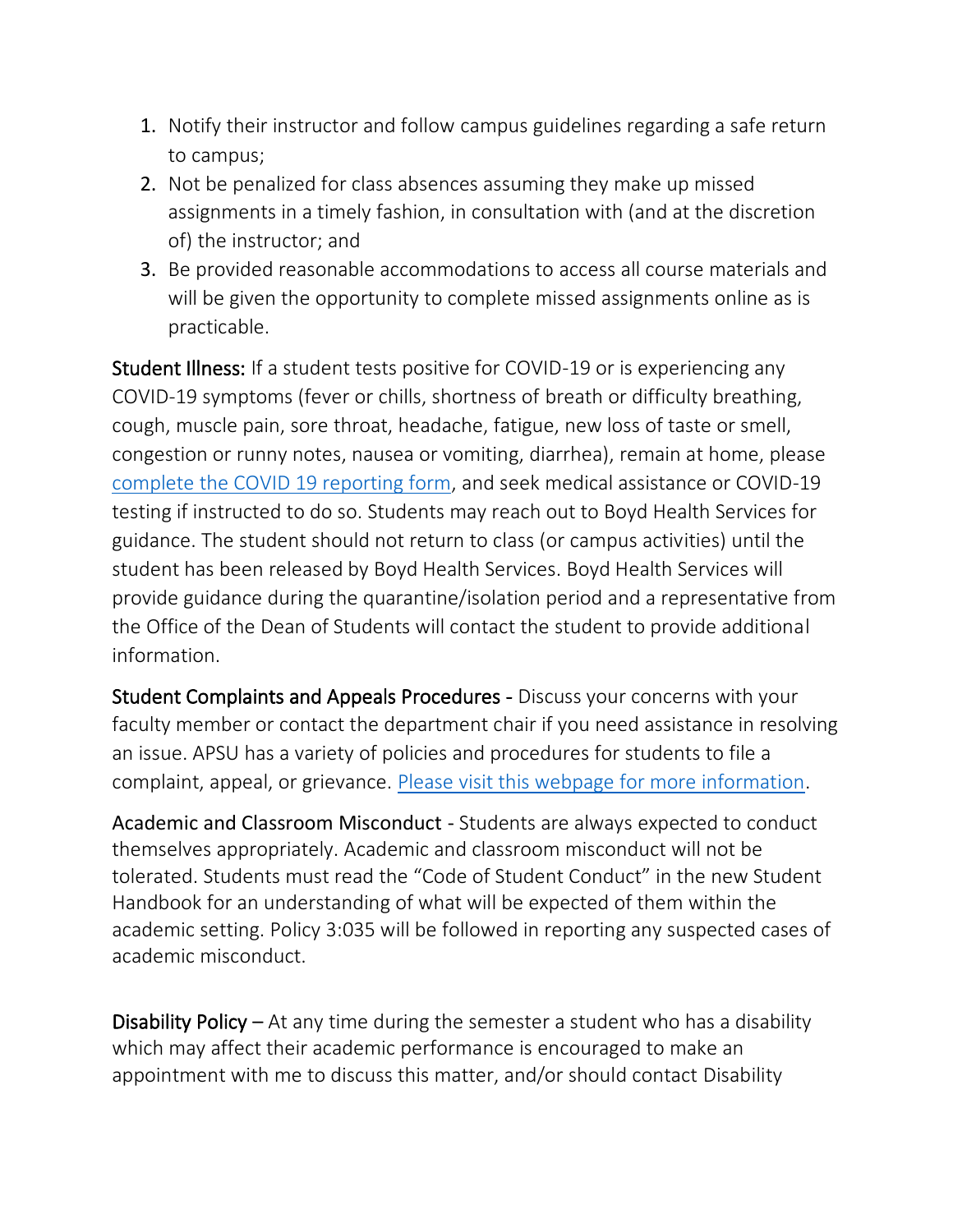Services; telephone 221-6230; TTY 221-6278; fax 221-7102; or go to the APSU [Office of Disability Services website.](http://www.apsu.edu/disability)

Policy on minors in the classroom - Minors (any non-student under the age of 18) accompanying staff, faculty, students or visitors on campus are not permitted in the classroom.

Service animals in the classroom - Consult Policy 3:007 Animals on Campus for appropriate situations allowing service animals in the classroom.

#### Class Schedule:

- **Part 1: Asking Good Questions**
	- Week 1, Jan. 19 to 24: Why do we do research?
		- o Howard, Preface and Introduction
		- o Salkind and Frey: Note to the Student; Part 1 and Chapter 1
		- o Scientific Method Overview
	- Week 2, Jan. 25 to 31: How to Approach Research and the Importance of the Literature Review
		- o Howard, Chapter 1, Who Cares?
		- o Amelia Hoover Green, "How to Read Political Science"
		- o Jeffrey Knopf, "Doing a Literature Review"
		- o Iain McMenamin, "Teaching Students to Review the Literature"
	- Week 3, Feb. 1 to 7: How to Define Concepts for Measurement
		- o Howard, Chpt. 2, What Happened? Part 1 (pages 36-49)
		- o Salkind and Frey, Chpt. 2, Computing and Understanding Averages
	- Week 4, Feb. 8 to 14: Validity and Describing Relationships
		- o Howard, Chpt. 2, What Happened? Part 2 (pages 49-63)
		- o Salkind and Frey, Chpt. 3, Understanding Variability
	- Week 5, Feb. 15 to 21: Creating Causal Theories and Hypotheses, Sequencing and Time
		- o Howard, Chapter 3, Why? Part 1 (pages 65-81)
		- o Salkind and Frey, Chpt. 4, Creating Graphs
		- o Salkind and Frey, Chpt. 5, Computing Correlation Coefficients
	- Week 6, Feb. 22 to 28: Testing Causal Hypotheses and Complexity
		- o Howard, Chapter 3, Why? Part 2
		- o Salkind and Frey, Chpt. 6, Understanding Reliability and Validity
- **Part 2: Generating Good Answers**
	- Week 7, March 1 to 7: Designing Your Research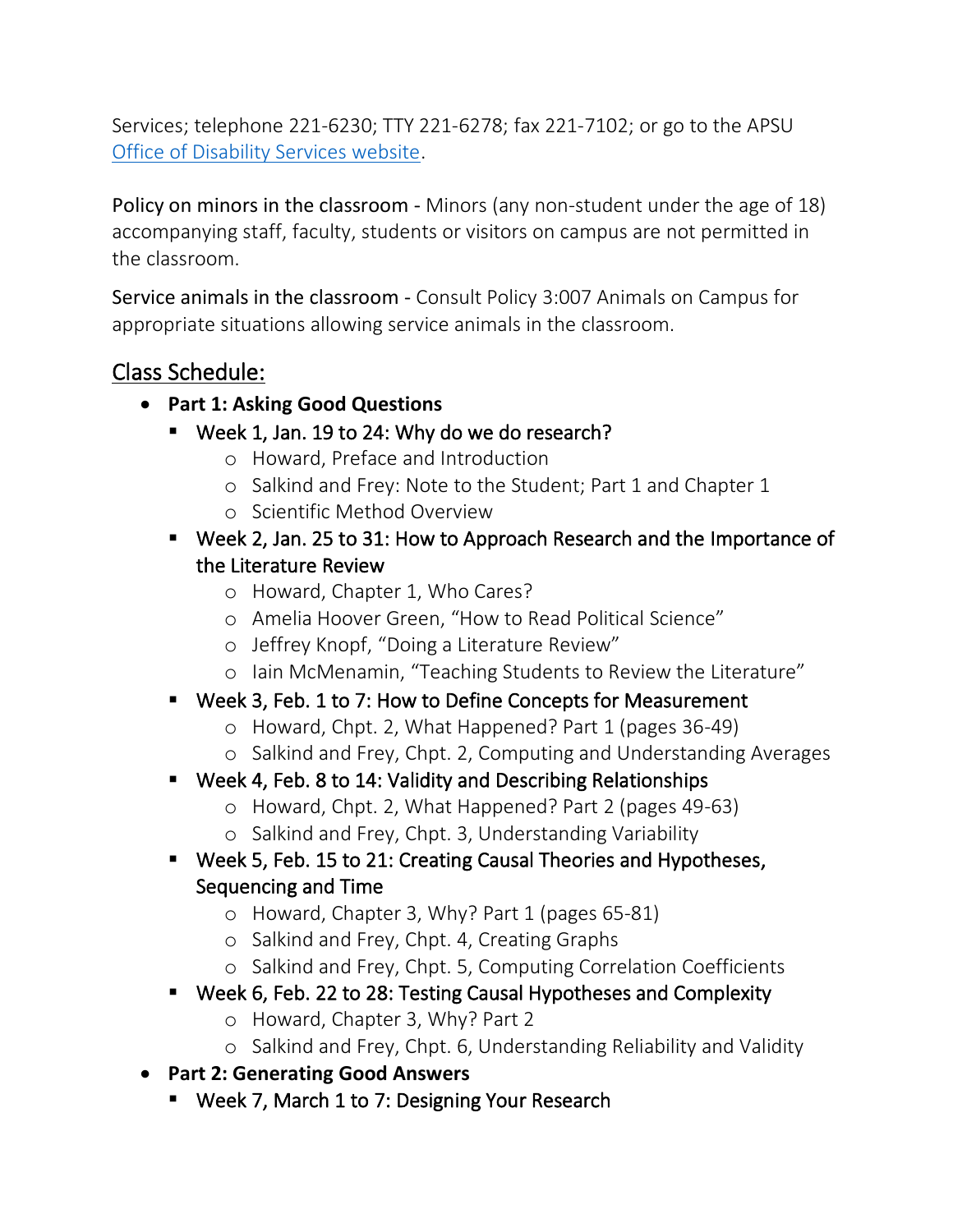- o Howard, Chpt. 4, Choosing a Research Design, Part 1
- o Salkind and Frey, Chpt. 7, Hypotheticals and You
- Week 8, March 8 to 14: Types of Designs
	- o Howard, Chpt. 4, Choosing a Research Design, Part 2
	- o Salkind and Frey, Chpt. 8, Probability and Why it Counts
- Week 9, March 15 to 21: How to Select Cases to Research
	- o Howard, Chpt. 5, Choosing Cases
	- o Salkind and Frey, Chpt. 9, Significantly Significant
- Week 10, March 22 to 28: Words and Qualitative Analysis
	- o Howard, Chpt. 6, Using Documents as Evidence
- Week 11, March 29 to April 4: Using Words as Evidence
	- o Oct. 23: John Gerring, "What is a Case Study and What Is It Good For? *American Political Science Review* 2004, 98/2: 341-354.
- Week 12, April 5 to 11: Quantitative Research Analysis
	- o Howard, Chpt. 7, Using Numbers as Evidence Part 1 Review
	- o Salkind and Frey, Chpt. 10, One-Sample z-test
	- o Salkind and Frey, Chpt. 11, t(ea) for Two
	- o Salkind and Frey, Chpt. 12, t(ea) for Two Again
- Week 13, April 12 to 18: Comparing Two or More Variables
	- o Howard, Chpt. 7, Using Numbers as Evidence Part 2
	- o Salkind and Frey, Chpt. 13, Two Groups Too Many?
	- o Salkind and Frey, Chpt. 14, Two Too Many Factors
- Week 14, April 19 to 25: Relationships and Predicting the Future
	- o Salkind and Frey, Chpt. 15, Testing Relationships Using Correlation Coefficient
	- o Salkind and Frey, Chpt. 16, Using Linear Regression
- **Week 15, April 26 to May 5:** Final Papers Due  $-$  [Get it done and be done](https://www.youtube.com/watch?v=ZXsQAXx_ao0)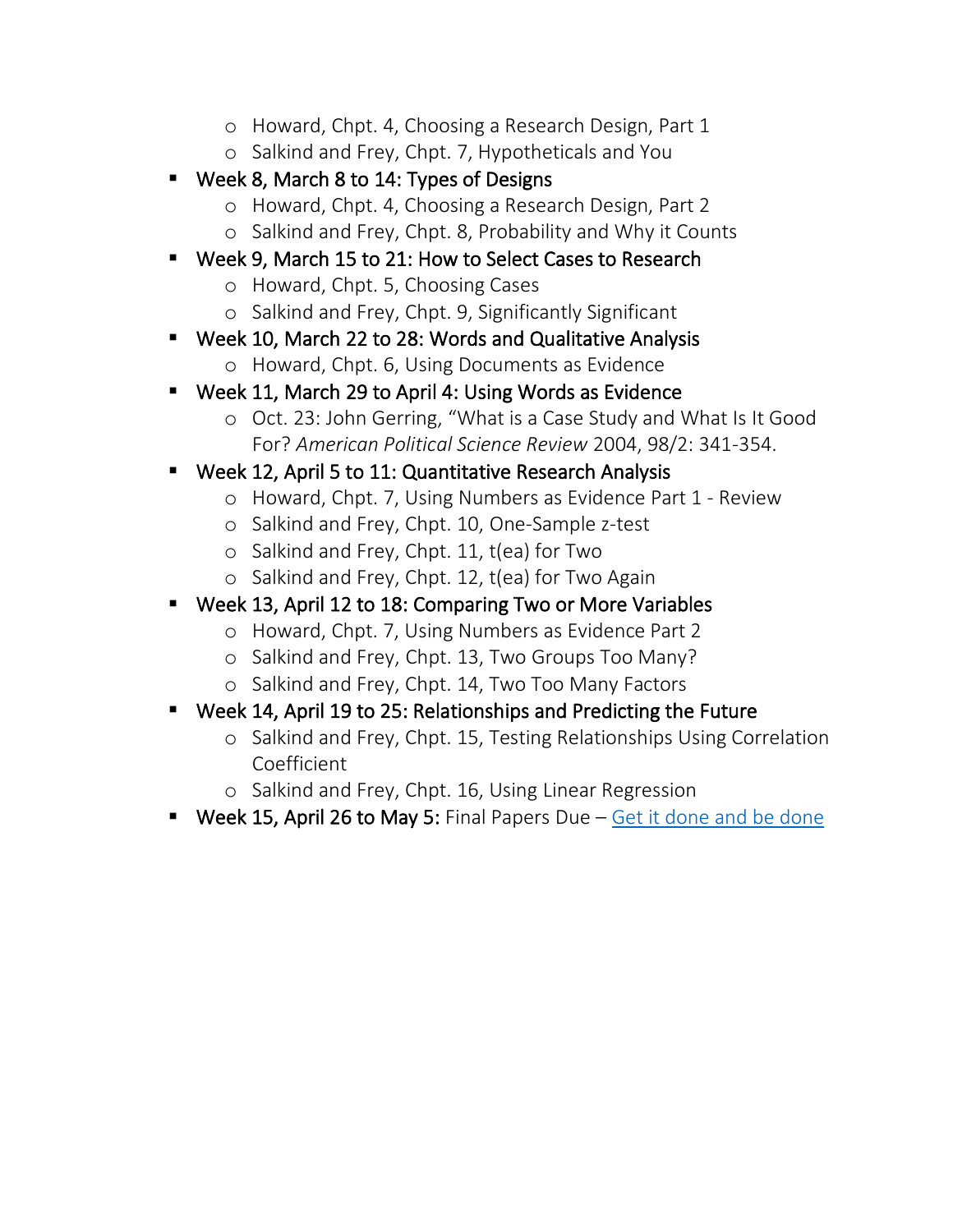# APPENDIX A Criteria for Assignments

- ☺ Discussion Posts
	- o Specific instructions for each discussion post will be given in D2L in the weeks in which they are assigned. In general, each discussion post will be based on a topic from the Howard book or a reading that will be detailed in the assignment, perhaps occasionally from the Salkind and Frey book. You will write a minimum of 500 words for your own original post, and you will provide substantive commentary on a minimum of 2 of your colleagues' posts. Substantive commentary means that you are engaging in a conversation with your colleague in the material and ideas under discussion. You can agree or disagree, but you must provide reasoning and evidence as to why, and remember, we practice civil discourse.

#### ☺ Response Papers

- o Specific instructions for each response paper will be given in D2L in the weeks in which they are assigned. In general, Response Papers are designed to have you critically think about and analyze an idea or concept from the course, along with providing real world examples to support your position in the paper. These papers are designed to have you grapple with ideas and demonstrate an understanding of the course material and your ability to apply theories and analyze a situation.
	- Standard formatting on Response Papers will be as follows:
		- Approximately 1000 words
		- Double-spaced
		- Standard font and margins
		- You must use in-text citations and provide a bibliography at the end. You must use a standard citation style of either APA, MLA, or Chicago. If you are unfamiliar with citation styles, go to the Woodward Library which has [guides on each.](https://library.apsu.edu/services/howto/citing_sources.html)
- ☺ Research Design Papers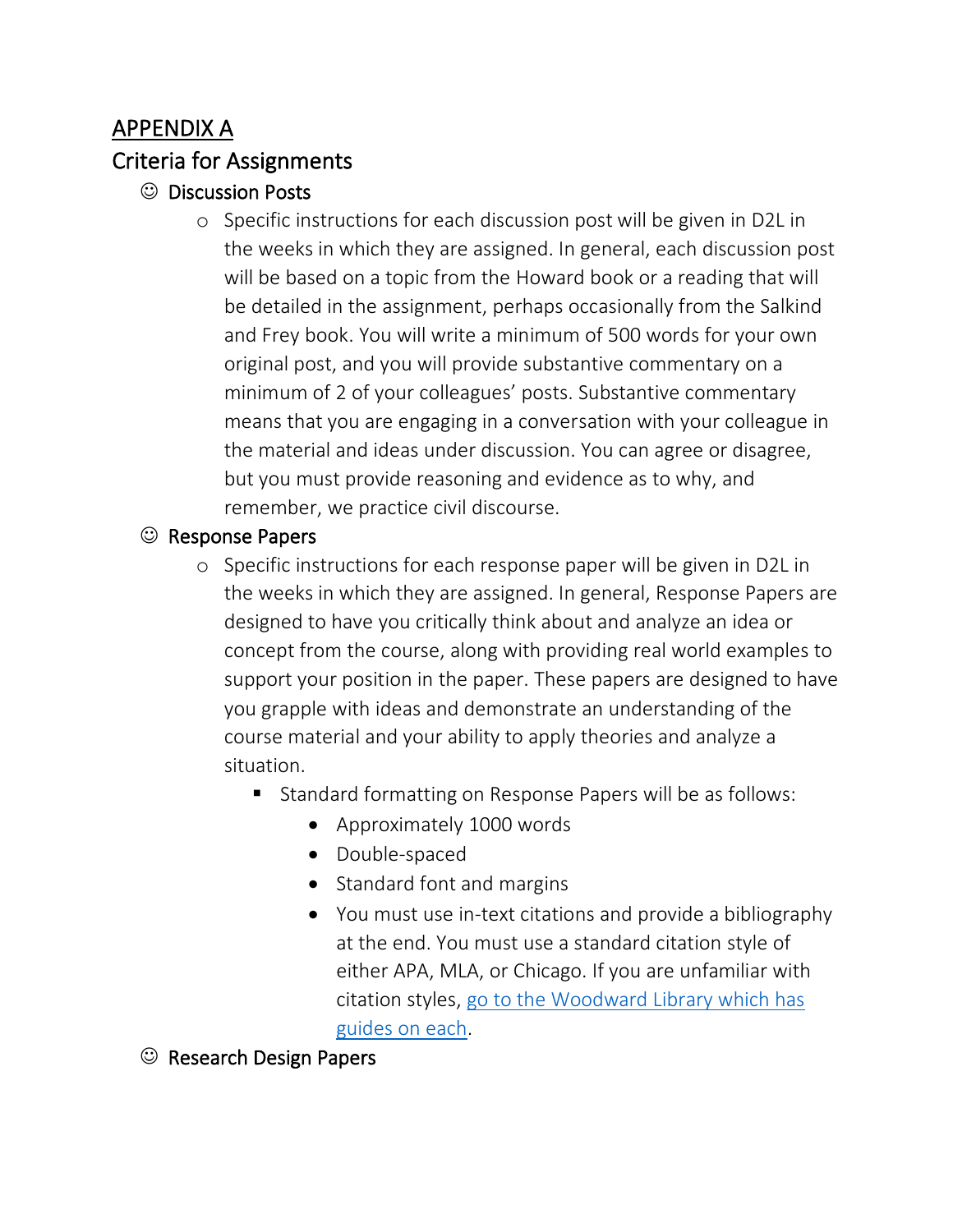- o There will be several of these papers throughout the semester, for which you will have several weeks to work on each. These papers will have you put into practice what we will be discussing the course. Each of these papers represents what would be a section of an original research paper if you were to write one, based on a topic of your choosing. Each of these papers will focus on a specific research skill to demonstrate your understanding of the why and how of conducting your own research. More specific instructions will be provided in D2L.
	- Standard formatting on Response Papers will be as follows:
		- Approximately 1500 words
		- Double-spaced
		- Standard font and margins
		- You must use in-text citations and provide a bibliography at the end. You must use a standard citation style of either APA, MLA, or Chicago. If you are unfamiliar with citation styles, [go to the Woodward Library which has](https://library.apsu.edu/services/howto/citing_sources.html)  [guides on each.](https://library.apsu.edu/services/howto/citing_sources.html)

#### ☺ Homework

o Homework assignments will occur most weeks in order to have you practice the lessons from the week. These assignments will generally come from the Howard or the Salkind and Frey books. More specific instructions will be provided in D2L.